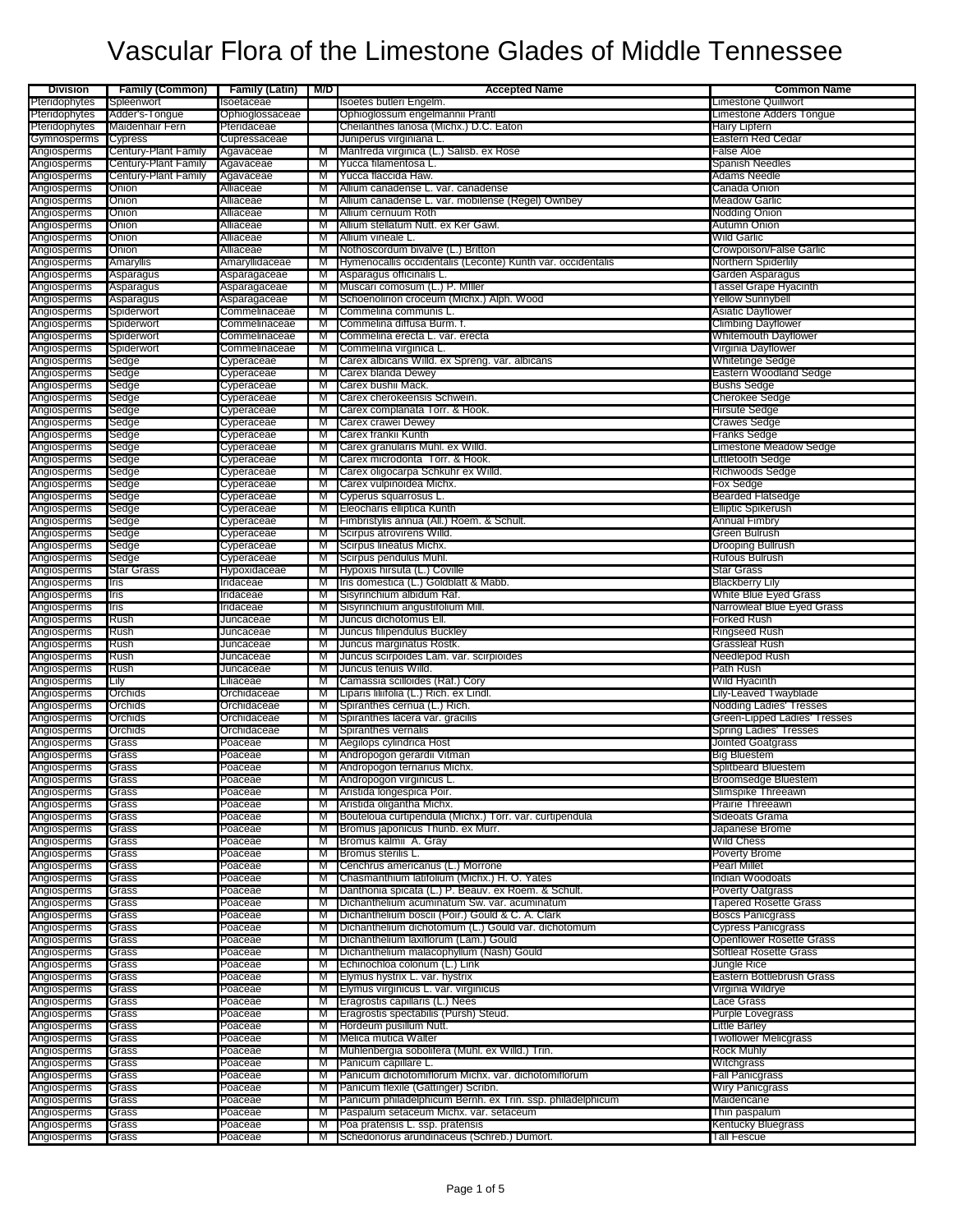| <b>Division</b>            | <b>Family (Common)</b>           | <b>Family (Latin)</b>      | M/D    | <b>Accepted Name</b>                                                                                | <b>Common Name</b>                                            |
|----------------------------|----------------------------------|----------------------------|--------|-----------------------------------------------------------------------------------------------------|---------------------------------------------------------------|
| Angiosperms                | Grass                            | Poaceae                    | M      | Schizachyrium scoparium (Michx.) Nash var. scoparium                                                | Little Bluestem                                               |
| Angiosperms                | Grass                            | Poaceae                    | м      | Setaria viridis (L.) P.Beauv. var. viridis                                                          | Green Bristlegrass                                            |
| Angiosperms                | Grass                            | Poaceae                    | M      | Sorghastrum nutans (L.) Nash                                                                        | Indiangrass                                                   |
| Angiosperms                | Grass<br>Grass                   | Poaceae<br>Poaceae         | M      | Sporobolus clandestinus (Biehler) Hitchc.<br>Sporobolus compositus (Poir.) Merr. var. compositus    | Rough Dropseed<br><b>Composite Dropseed</b>                   |
| Angiosperms<br>Angiosperms | Grass                            | Poaceae                    | M<br>M | Sporobolus vaginiflorus (Torr. ex A. Gray) Alph. Wood                                               | Poverty Dropseed                                              |
| Angiosperms                | Grass                            | Poaceae                    | M      | Tridens flavus (L.) Hitchc.                                                                         | <b>Purpletop Tridens</b>                                      |
| Angiosperms                | Catbrier                         | Smilacaceae                | M      | Smilax bona-nox L. var. bona-nox                                                                    | <b>Saw Greenbrier</b>                                         |
| Angiosperms                | Acanthus                         | Acanthaceae                | D      | Ruellia humilis Nutt.                                                                               | Fringeleaf Wild Petunia                                       |
| Angiosperms                | Acanthus                         | Acanthaceae                | D      | Ruellia strepens L                                                                                  | Limestone Wild Petunia                                        |
| Angiosperms                | Carrot/Parsley<br>Carrot/Parsley | Apiaceae<br>Apiaceae       | D<br>D | Ammoselinum popei Torr. & Gray<br>Bupleurum rotundifolium L.                                        | <b>Plains Sand Parsley</b><br>Roundleaf Hares Ear             |
| Angiosperms<br>Angiosperms | Carrot/Parsley                   | Apiaceae                   | D      | Chaerophyllum procumbens (L.) Crantz var. procumbens                                                | Spreading Chervi                                              |
| Angiosperms                | Carrot/Parsley                   | Apiaceae                   | ס      | Chaerophyllum tainturieri Hook.                                                                     | <b>Hairyfruit Chervil</b>                                     |
| Angiosperms                | Carrot/Parsley                   | Apiaceae                   | D      | Cyclospermum leptophyllum (Pers.) Sprague ex Britton & P. Wilson                                    | <b>Marsh Parsley</b>                                          |
| Angiosperms                | Carrot/Parsley                   | Apiaceae                   | D      | Daucus carota L.                                                                                    | Queen Anns Lace                                               |
| Angiosperms                | Carrot/Parsley                   | Apiaceae                   | D      | Perideridia americana (Nutt. ex DC.) Rchb. ex Steud.                                                | Eastern Yampah                                                |
| Angiosperms<br>Angiosperms | Carrot/Parsley<br>Carrot/Parsley | Apiaceae<br>Apiaceae       | D<br>D | Spermolepis divaricata (Walter) Raf. ex Ser.<br>Torilis arvensis (Huds.) Link                       | <b>Roughfruit Scaleseed</b><br>Field Hedgeparsley             |
| Angiosperms                | Dogbane                          | Apocynaceae                | D      | Amsonia tabernaemontana (Pursh) Woodson var. salicifolia                                            | Eastern Bluestar                                              |
| Angiosperms                | Dogbane                          | Apocynaceae                | D      | Apocynum cannabinum L.                                                                              | Indian Hemp                                                   |
| Angiosperms                | Dogbane                          | Apocynaceae                | D      | Asclepias incarnata L. ssp. incarnata                                                               | Swamp Milkweed                                                |
| Angiosperms                | Dogbane                          | Apocynaceae                | ס      | Asclepias syriaca L.                                                                                | <b>Common Milkweed</b>                                        |
| Angiosperms                | Dogbane                          | Apocynaceae                | D      | Asclepias tuberosa L. var. tuberosa                                                                 | <b>Butterfly Milkweed</b>                                     |
| Angiosperms<br>Angiosperms | Dogbane                          | Apocynaceae<br>Apocynaceae | D<br>D | Asclepias verticillata L.<br>Asclepias viridiflora Raf.                                             | <b>Whorled Milkweed</b><br>Green Comet Milkweed               |
| Angiosperms                | Dogbane<br>Dogbane               | Apocynaceae                | D      | Asclepias viridis Walter                                                                            | Green Antelopehorn                                            |
| Angiosperms                | Dogbane                          | Apocynaceae                | D      | Matelea carolinensis (Jacq.) Woodson                                                                | Maroon Carolina Milkvine                                      |
| Angiosperms                | Aster/Composit                   | Asteraceae                 | D      | Achillea millefolium L.                                                                             | Yarrow                                                        |
| Angiosperms                | Aster/Composit                   | Asteraceae                 | D      | Ambrosia artemisiifolia L.                                                                          | <b>Common Ragweed</b>                                         |
| Angiosperms                | Aster/Composit                   | Asteraceae                 | D      | Ambrosia trifida Cronquist var. trifida                                                             | <b>Great Ragweed</b>                                          |
| Angiosperms                | Aster/Composit                   | Asteraceae                 | D      | Amphiachyris dracunculoides (DC.) Nutt.                                                             | <b>Prairie Broomweed</b>                                      |
| Angiosperms<br>Angiosperms | Aster/Composit<br>Aster/Composit | Asteraceae<br>Asteraceae   | D<br>D | Antennaria plantaginifolia (L.) Hook.<br>Anthemis cotula L.                                         | <b>Plantain Leaved Pussytoes</b><br><b>Stinking Chamomile</b> |
| Angiosperms                | Aster/Composit                   | Asteraceae                 | D      | Arnoglossum plantagineum Raf.                                                                       | Groovestem Indian Plantain                                    |
| Angiosperms                | Aster/Composit                   | Asteraceae                 | D      | Artemisia annua L.                                                                                  | Sweet Sagewort                                                |
| Angiosperms                | Aster/Composit                   | Asteraceae                 | D      | Artemisia ludoviciana Nutt.                                                                         | White Sagewort                                                |
| Angiosperms                | Aster/Composit                   | Asteraceae                 | D      | Astranthium integrifolium (Michx.) Nutt.                                                            | Western Daisy                                                 |
| Angiosperms                | Aster/Composit                   | Asteraceae                 | D      | Bidens bipinnata L.                                                                                 | <b>Spanish Needles</b>                                        |
| Angiosperms                | Aster/Composit<br>Aster/Composit | Asteraceae<br>Asteraceae   | D<br>D | Brickellia eupatorioides (L.) Shinners var. eupatorioides<br>Carduus nutans L.                      | False Boneset<br>Nodding Thistle                              |
| Angiosperms<br>Angiosperms | Aster/Composit                   | Asteraceae                 | D      | Cirsium discolor (Muhl. ex Willd.) Spreng.                                                          | <b>Field Thistle</b>                                          |
| Angiosperms                | Aster/Composit                   | Asteraceae                 | D      | Coreopsis tripteris L                                                                               | <b>Tall Tickseed</b>                                          |
| Angiosperms                | Aster/Composit                   | Asteraceae                 | D      | Crepis pulchra L.                                                                                   | Smallflower Hawksbeard                                        |
| Angiosperms                | Aster/Composit                   | Asteraceae                 | D      | Echinacea simulata R. L. McGregor                                                                   | <b>Purple Coneflower</b>                                      |
| Angiosperms                | Aster/Composit                   | Asteraceae                 | D      | Echinacea tennesseensis (Beadle) Small                                                              | Tennessee Purple Coneflower                                   |
| Angiosperms<br>Angiosperms | Aster/Composit<br>Aster/Composit | Asteraceae<br>Asteraceae   | D<br>D | Erigeron strigosus Muhl. ex Willd. var. strigosus<br>Eupatorium album L.                            | Eastern Fleabane<br>White Thoroughwort                        |
| Angiosperms                | Aster/Composit                   | Asteraceae                 | D      | Eupatorium altissimum L.                                                                            | Tall Thoroughwort                                             |
| Angiosperms                | Aster/Composit                   | Asteraceae                 | D      | Eupatorium serotinum Michx.                                                                         | Lateflowering Thoroughwort                                    |
| Angiosperms                | Aster/Composit                   | Asteraceae                 | D      | Fleischmannia incarnata (Walter) R. M. King & H. Rob.                                               | Pink Thoroughwort                                             |
| Angiosperms                | Aster/Composit                   | Asteraceae                 | D      | Gamochaeta purpurea (L.) Cabrera                                                                    | Spoon Leaf Cudweed                                            |
| Angiosperms                | Aster/Composit                   | Asteraceae                 | D      | Grindelia lanceolata Nutt. var. lanceolata                                                          | Narrowleaf Gumweed                                            |
| Angiosperms<br>Angiosperms | Aster/Composit<br>Aster/Composit | Asteraceae<br>Asteraceae   | D<br>D | Helenium amarum var. amarum<br>Helenium autumnale L.                                                | <b>Bitter Weed</b><br>Common Sneezeweed                       |
| Angiosperms                | ASter/Composit                   | Asteraceae                 |        | <b>Hellantnus divancatus L</b>                                                                      | vvoodiand Sunnower                                            |
| Angiosperms                | Aster/Composit                   | Asteraceae                 | D      | Helianthus hirsutus Raf.                                                                            | <b>Hairy Sunflower</b>                                        |
| Angiosperms                | Aster/Composit                   | Asteraceae                 | D      | Helianthus mollis Lam.                                                                              | <b>Ashy Sunflower</b>                                         |
| Angiosperms                | Aster/Composit                   | Asteraceae                 | D      | Helianthus occidentalis Riddell ssp. occidentalis                                                   | <b>Western Sunflower</b>                                      |
| Angiosperms<br>Angiosperms | Aster/Composit<br>Aster/Composit | Asteraceae<br>Asteraceae   | D<br>D | Heterotheca camporum Semple var. glandulissima<br>Hypochaeris radicata L.                           | Prairie Golden Aster<br>Hairy Cats Ear                        |
| Angiosperms                | Aster/Composit                   | Asteraceae                 | D      | Krigia cespitosa (Raf.) K. L. Chambers                                                              | Opposite Leaf Dwarf Dandelion                                 |
| Angiosperms                | Aster/Composit                   | Asteraceae                 | D      | Krigia dandelion (L.) Nutt.                                                                         | Potato Dwarf Dandelion                                        |
| Angiosperms                | Aster/Composit                   | Asteraceae                 | D      | Krigia virginica (L.) Willd.                                                                        | Virginia Dwarf Dandelion                                      |
| Angiosperms                | Aster/Composit                   | Asteraceae                 | D      | Lactuca serriola L.                                                                                 | <b>Prickly Lettuce</b>                                        |
| Angiosperms                | Aster/Composit                   | Asteraceae                 | D      | Leucanthemum vulgare Lam.                                                                           | Oxeye Daisy                                                   |
| Angiosperms<br>Angiosperms | Aster/Composit<br>Aster/Composit | Asteraceae<br>Asteraceae   | D<br>D | Liatris cylindracea Michx.<br>Liatris squarrulosa Michx.                                            | <b>Cylindric Blazing Star</b><br>Southern Blazing Star        |
| Angiosperms                | Aster/Composit                   | Asteraceae                 | D      | Packera anonyma (Alph. Wood) W. A. Weber & A. Love                                                  | <b>Smalls Ragwort</b>                                         |
| Angiosperms                | Aster/Composit                   | Asteraceae                 | D      | Packera obovata (Muhl. ex Willd.) W. A. Weber & A. Love                                             | Roundleaf Ragwort                                             |
| Angiosperms                | Aster/Composit                   | Asteraceae                 | D      | Parthenium integrifolium L. var. integrifolium                                                      | Wild Quinine                                                  |
| Angiosperms                | Aster/Composit                   | Asteraceae                 | D      | Polymnia canadensis L.                                                                              | <b>Whiteflower Leafcup</b>                                    |
| Angiosperms                | Aster/Composit                   | Asteraceae                 | D      | Pseudognaphalium obtusifolium (L.) Hilliard & B. L. Burtt                                           | Eastern Rabbit Tobacco                                        |
| Angiosperms<br>Angiosperms | Aster/Composit<br>Aster/Composit | Asteraceae<br>Asteraceae   | D<br>D | Pyrrhopappus carolinianus (Walter) DC.<br>Ratibida pinnata (Vent.) Barnhart                         | Carolina False Dandelion<br>Grayhead Prairie Coneflower       |
| Angiosperms                | Aster/Composit                   | Asteraceae                 | D      | Rudbeckia hirta L. var. hirta                                                                       | <b>Blackeyed Susan</b>                                        |
| Angiosperms                | Aster/Composit                   | Asteraceae                 | D      | Rudbeckia triloba Cronquist var. triloba                                                            | <b>Browneyed Susan</b>                                        |
| Angiosperms                | Aster/Composit                   | Asteraceae                 | D      | Silphium asteriscus (L.) J. A. Clevinger var. trifoliatum                                           | <b>Whorled Rosinweed</b>                                      |
| Angiosperms                | Aster/Composit                   | Asteraceae                 | D      | Silphium pinnatifidum Elliot                                                                        | <b>Tansy Rosinweed</b>                                        |
| Angiosperms                | Aster/Composit                   | Asteraceae                 | D      | Solidago altissima ssp. altissima L.                                                                | <b>Tall Goldenrod</b>                                         |
| Angiosperms<br>Angiosperms | Aster/Composit<br>Aster/Composit | Asteraceae<br>Asteraceae   | D<br>D | Solidago nemoralis Aiton var. nemoralis<br>Symphyotrichum ericoides (L.) G. L. Nesom var. ericoides | Gray Stemmed Goldenrod<br>White Heath Aster                   |
| Angiosperms                | Aster/Composit                   | Asteraceae                 | D      | Symphyotrichum pilosum (Willd.) G. L. Nesom var. pilosum                                            | <b>Oldfield Aster</b>                                         |
| Angiosperms                | Aster/Composit                   | Asteraceae                 | D      | Symphyotrichum undulatum (L.) G. L. Nesom                                                           | <b>Wavyleaf Aster</b>                                         |
| Angiosperms                | Aster/Composit                   | Asteraceae                 | D      | Tragopogon dubius Scopoli                                                                           | Yellow Goat's Beard                                           |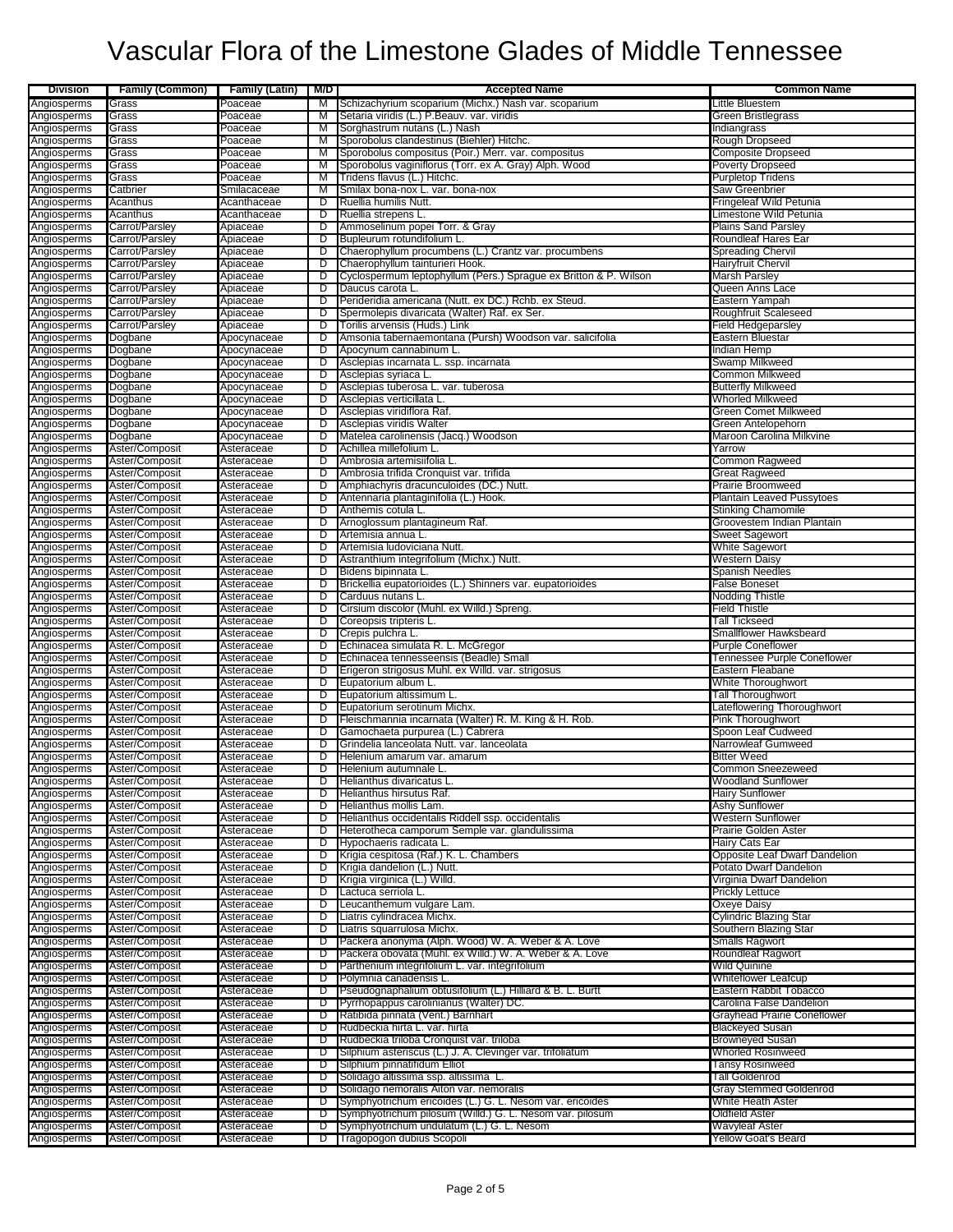| <b>Division</b>            | <b>Family (Common)</b> | <b>Family (Latin)</b>                      | M/D    | <b>Accepted Name</b>                                                                                        | <b>Common Name</b>                             |
|----------------------------|------------------------|--------------------------------------------|--------|-------------------------------------------------------------------------------------------------------------|------------------------------------------------|
| Angiosperms                | Aster/Composit         | Asteraceae                                 | D      | Verbesina virginica L. var. virginica                                                                       | <b>White Crownbeard</b>                        |
| Angiosperms                | Aster/Composit         | Asteraceae                                 | D      | Vernonia gigantea Trel. ex Branner & Coville                                                                | Giant Ironweed                                 |
| Angiosperms                | <b>Borage</b>          | Boraginaceae                               | D      | Buglossoides arvensis (L.) I. M. Johnst. ssp. arvensis                                                      | Corn Gromwell                                  |
| Angiosperms                | Borage                 | Boraginaceae                               | ס      | Heliotropium tenellum (Nutt.) Torr.                                                                         | Pasture Heliotrope                             |
| Angiosperms<br>Angiosperms | Borage<br>Borage       | Boraginaceae<br>Boraginaceae               | D<br>D | Lithospermum canescens (Michx.) Lehm.<br>Lithospermum molle Muhl.                                           | <b>Hoary Puccoon</b><br>False Gromwell         |
| Angiosperms                | <b>Borage</b>          | Boraginaceae                               | D      | Lithospermum subsetosum (Mack. & Bush) Weakley, Witsell & D. Estes                                          | Smooth Marbleseed                              |
| Angiosperms                | <b>Borage</b>          | Boraginaceae                               | D      | Lithospermum tuberosum Rugel ex DC.                                                                         | Southern Stoneseed                             |
| Angiosperms                | Borage                 | Boraginaceae                               | D      | Myosotis verna Nutt.                                                                                        | Spring Forget Me Not                           |
| Angiosperms                | Borage                 | Boraginaceae                               | ס      | Phacelia dubia (L.) Trel. var. dubia                                                                        | Small Flower Phacelia                          |
| Angiosperms                | <b>Borage</b>          | Boraginaceae                               | D      | Phacelia purshii Buckley                                                                                    | Miami Mist                                     |
| Angiosperms                | Mustard                | <b>Brassicaceae</b>                        | D      | Arabidopsis thaliana (L.) Heynh.                                                                            | <b>Mouse Ear Cress</b>                         |
| Angiosperms                | Mustard                | <b>Brassicaceae</b>                        | D      | Arabis hirsuta (L.) Scop.                                                                                   | <b>Hairy Rockcress</b>                         |
| Angiosperms<br>Angiosperms | Mustard<br>Mustard     | <b>Brassicaceae</b><br><b>Brassicaceae</b> | D<br>ס | Capsella bursa-pastoris (L.) Medik.<br>Cardamine hirsuta L.                                                 | <b>Shepherds Purse</b><br>Hairy Bittercress    |
| Angiosperms                | Mustard                | Brassicaceae                               | D      | Draba brachycarpa Nutt. ex Torr. & A. Gray                                                                  | Shortpod Draba                                 |
| Angiosperms                | Mustard                | <b>Brassicaceae</b>                        | D      | Draba verna (L.)Chevall.                                                                                    | <b>Whitlow Grass</b>                           |
| Angiosperms                | Mustard                | <b>Brassicaceae</b>                        | ס      | Leavenworthia exigua Rollins var. exigua                                                                    | Tennessee Glade Cress                          |
| Angiosperms                | Mustard                | <b>Brassicaceae</b>                        | D      | Leavenworthia exigua var. lutea                                                                             | <b>Yellow-Flowered Tennessee Glade-Cress</b>   |
| Angiosperms                | Mustard                | <b>Brassicaceae</b>                        | D      | Leavenworthia stylosa A. Gray                                                                               | Long-styled Gladecress                         |
| Angiosperms                | Mustard                | <b>Brassicaceae</b>                        | D      | Leavenworthia torulosa A. Gray                                                                              | <b>Neckless Glade-Cress</b>                    |
| Angiosperms                | Mustard                | <b>Brassicaceae</b>                        | D      | Leavenworthia uniflora (Michx.) Britton                                                                     | <b>Michauxs Glade-Cress</b>                    |
| Angiosperms                | Mustard                | Brassicaceae                               | D      | Lepidium campestre (L.) W. T. Aiton                                                                         | Field Peppergrass                              |
| Angiosperms<br>Angiosperms | Mustard<br>Mustard     | <b>Brassicaceae</b><br><b>Brassicaceae</b> | D<br>D | Lepidium virginicum L. ssp. virginicum<br>Thlaspi perfoliatum L.                                            | Virginia Peppergrass<br>Perfoliate Pennycress  |
| Angiosperms                | Cactus                 | Cactaceae                                  | ס      | Opuntia humifusa (Raf.) Raf.                                                                                | Prickly-Pear                                   |
| Angiosperms                | <b>Bellflower</b>      | Campanulaceae                              | D      | Lobelia gattingeri (A. Gray) McVaugh                                                                        | Gattinger's Lobelia                            |
| Angiosperms                | <b>Bellflower</b>      | Campanulaceae                              | D      | Lobelia spicata (A. DC.) Mack. & Bush var. leptostachys                                                     | Palespike Lobelia                              |
| Angiosperms                | Bellflower             | Campanulaceae                              | ъ      | Triodanis perfoliata (L.) Nieuwl.                                                                           | <b>Clasping Venus Looking Glass</b>            |
| Angiosperms                | Pink                   | Caryophyllaceae                            | D      | Arenaria serpyllifolia L. var serpyllifolia                                                                 | <b>Thymeleaf Sandwort</b>                      |
| Angiosperms                | Pink                   | Caryophyllaceae                            | D      | Cerastium nutans var. nutans                                                                                | Nodding Chickweed                              |
| Angiosperms                | Pink                   | Caryophyllaceae                            | D      | Dianthus armeria L. ssp. armeria                                                                            | Deptford Pink                                  |
| Angiosperms                | Pink                   | Caryophyllaceae                            | D      | Holosteum umbellatum L. ssp. umbellatum                                                                     | Jagged Chickweed                               |
| Angiosperms                | Pink                   | Caryophyllaceae                            | D      | Minuartia patula (Michx.) Mattf.                                                                            | Glade Sandwort                                 |
| Angiosperms                | Pink<br>Pink           | Caryophyllaceae                            | D      | Silene antirrhina L.<br>Stellaria media (L.) Vill.                                                          | <b>Sleepy Catchfly</b><br>Chickweed            |
| Angiosperms<br>Angiosperms | <b>Morning Glory</b>   | Caryophyllaceae<br>Convolvulaceae          | D<br>D | Cuscuta gronovii Willd. ex Schult.                                                                          | Dodder                                         |
| Angiosperms                | Morning Glory          | Convolvulaceae                             | D      | Evolvulus nuttallianus Roem. & Schult.                                                                      | <b>Dwarf Morning Glory</b>                     |
| Angiosperms                | <b>Morning Glory</b>   | Convolvulaceae                             | D      | Ipomoea pandurata (L.) G. Mey.                                                                              | Man Of The Earth                               |
| Angiosperms                | Orpine                 | Crassulaceae                               | D      | Sedum pulchellum Michx.                                                                                     | <b>Widows Cross</b>                            |
| Angiosperms                | Spurge                 | Euphorbiaceae                              | D      | Acalypha gracilens A. Gray                                                                                  | <b>Three-Seeded Mercury</b>                    |
| Angiosperms                | Spurge                 | Euphorbiaceae                              | D      | Acalypha ostryifolia Riddell ex J. M. Coult.                                                                | Pineland Three-Seeded Mercury                  |
| Angiosperms                | Spurge                 | Euphorbiaceae                              | D      | Croton capitatus Michx.                                                                                     | Hogwort                                        |
| Angiosperms                | Spurge                 | Euphorbiaceae                              | D      | Croton capitatus Michx.                                                                                     | <b>Wooly Croton</b>                            |
| Angiosperms<br>Angiosperms | Spurge<br>Spurge       | Euphorbiaceae<br>Euphorbiaceae             | D<br>D | Croton monanthogynus Michx.<br>Euphorbia corollata L.                                                       | Prairie Tea<br>Flowering Spurge                |
| Angiosperms                | Spurge                 | Euphorbiaceae                              | D      | Euphorbia dentata Michx.                                                                                    | Toothed spurge                                 |
| Angiosperms                | Spurge                 | Euphorbiaceae                              | D      | Euphorbia maculata L.                                                                                       | Milk purslane                                  |
| Angiosperms                | Spurge                 | Euphorbiaceae                              | D      | Euphorbia prostrata Aiton                                                                                   | <b>Prostrate Sandmat</b>                       |
| Angiosperms                | Spurge                 | Euphorbiaceae                              | D      | Euphorbia serpens Kunth                                                                                     | <b>Matted Sandmat</b>                          |
| Angiosperms                | Spurge                 | Euphorbiaceae                              | D      | Euphorbia serpyllifolia Pers. var. serpyllifolia                                                            | <b>Thymeleaf Sandmat</b>                       |
| Angiosperms                | Spurge                 | Euphorbiaceae                              | D      | Euphorbia spathulata Lam.                                                                                   | <b>Warty Spurge</b>                            |
| Angiosperms                | Bean                   | Fabaceae                                   | D      | Astragalus bibullatus Barneby & Bridges                                                                     | Limestone Glade Milkvetch                      |
| Angiosperms                | Bean                   | Fabaceae                                   | D      | Astragalus tennesseensis A. Gray ex Chapm.                                                                  | <b>Tennessee Milkvetch</b>                     |
| Angiosperms                | Bean                   | Fabaceae                                   | D      | Baptisia aberrans (L) R. Brown                                                                              | Eastern Prairie Blue Wild Indigo               |
| Angiosperms<br>Angiosperms | pean<br>Bean           | ғарасеае<br>Fabaceae                       | D      | Chamaecrista fasciculata (Michx.)Greene var. fasciculata<br>Dalea candida Michx. ex Willd.                  | Partridge Pea<br><b>White Prairie Clover</b>   |
| Angiosperms                | Bean                   | Fabaceae                                   | D      | Dalea foliosa (A. Gray) Barneby                                                                             | Leafy Prairie Clover                           |
| Angiosperms                | Bean                   | Fabaceae                                   | D      | Dalea gattingeri (A. Heller) Barneby                                                                        | Gattinger's Prairie Clover                     |
| Angiosperms                | Bean                   | Fabaceae                                   | D      | Desmanthus illinoensis (Michx.) MacMill. ex B.L. Rob. & Fernald                                             | <b>Bundleflower</b>                            |
| Angiosperms                | Bean                   | Fabaceae                                   | D      | Desmodium paniculatum (L.)DC. var. paniculatum                                                              | Panicledleaf Ticktrefoil                       |
| Angiosperms                | Bean                   | Fabaceae                                   | D      | Galactia regularis (L.) Britton, Sterns & Poggenb.                                                          | Eastern Milkpea                                |
| Angiosperms                | Bean                   | Fabaceae                                   | D      | Galactia volubilis (L.) Britton                                                                             | Downy Milkpea                                  |
| Angiosperms                | Bean                   | Fabaceae                                   | D<br>ס | Kummerowia stipulacea (Maxim.) Makino<br>Lespedeza cuneata (Dum. Cours.) G. Don                             | Korean Lespedeza                               |
| Angiosperms<br>Angiosperms | Bean<br>Bean           | Fabaceae<br>Fabaceae                       | D      | Lespedeza procumbens Michx.                                                                                 | Sericea Lespedeza<br><b>Trailing Lespedeza</b> |
| Angiosperms                | Bean                   | Fabaceae                                   | D      | Medicago lupulina L.                                                                                        | <b>Black Medick</b>                            |
| Angiosperms                | Bean                   | Fabaceae                                   | D      | Medicago orbicularis All.                                                                                   | <b>Black Disk Medick</b>                       |
| Angiosperms                | Bean                   | Fabaceae                                   | D      | Medicago sativa L.                                                                                          | Alfalfa                                        |
| Angiosperms                | Bean                   | Fabaceae                                   | D      | Melilotus albus Medik.                                                                                      | <b>White Sweet Clover</b>                      |
| Angiosperms                | Bean                   | Fabaceae                                   | D      | Melilotus officinalis (L.) Lam.                                                                             | <b>Yellow Sweet Clover</b>                     |
| Angiosperms                | Bean                   | Fabaceae                                   | D      | Pediomelum subacaule (Torr. & A. Gray) Rydb.                                                                | Nashville Breadroot                            |
| Angiosperms                | Bean                   | Fabaceae                                   | D      | Senna marilandica (L.) Link                                                                                 | Maryland Senna                                 |
| Angiosperms                | Bean                   | Fabaceae                                   | D      | Stylosanthes biflora (L.) Britton, Sterns & Poggenb.<br>Trifolium calcaricum J. L. Collins & T. F. Wieboldt | Pencil Flower                                  |
| Angiosperms<br>Angiosperms | Bean<br>Bean           | Fabaceae<br>Fabaceae                       | D<br>D | Trifolium campestre Schreb.                                                                                 | <b>Running Glade Clover</b><br>Low Hop Clover  |
| Angiosperms                | Bean                   | Fabaceae                                   | ס      | Trifolium pratense L.                                                                                       | <b>Red Clover</b>                              |
| Angiosperms                | Bean                   | Fabaceae                                   | D      | Trifolium repens L.                                                                                         | <b>White Clover</b>                            |
| Angiosperms                | Gentian                | Gentianaceae                               | D      | Frasera caroliniensis Walter                                                                                | American Columbo                               |
| Angiosperms                | Gentian                | Gentianaceae                               | D      | Sabatia angularis (L.) Pursh                                                                                | <b>Rose Pink</b>                               |
| Angiosperms                | Geranium               | Geraniaceae                                | D      | Geranium carolinianum L.                                                                                    | Carolina Geranium                              |
| Angiosperms                | St. Johnswort          | Hypericaceae                               | D      | Hypericum frondosum Michx.                                                                                  | Cedarglade St. Johnswort                       |
| Angiosperms                | St. Johnswort          | Hypericaceae                               | D      | Hypericum punctatum Lam.                                                                                    | Spotted St. Johnswort                          |
| Angiosperms                | St. Johnswort          | Hypericaceae                               | D      | Hypericum sphaerocarpum Michx.                                                                              | Roundseed St. Johnswort                        |
| Angiosperms                | Mint                   | Lamiaceae                                  | D      | Blephilia ciliata (L.) Benth.                                                                               | Downy Pagoda Plant                             |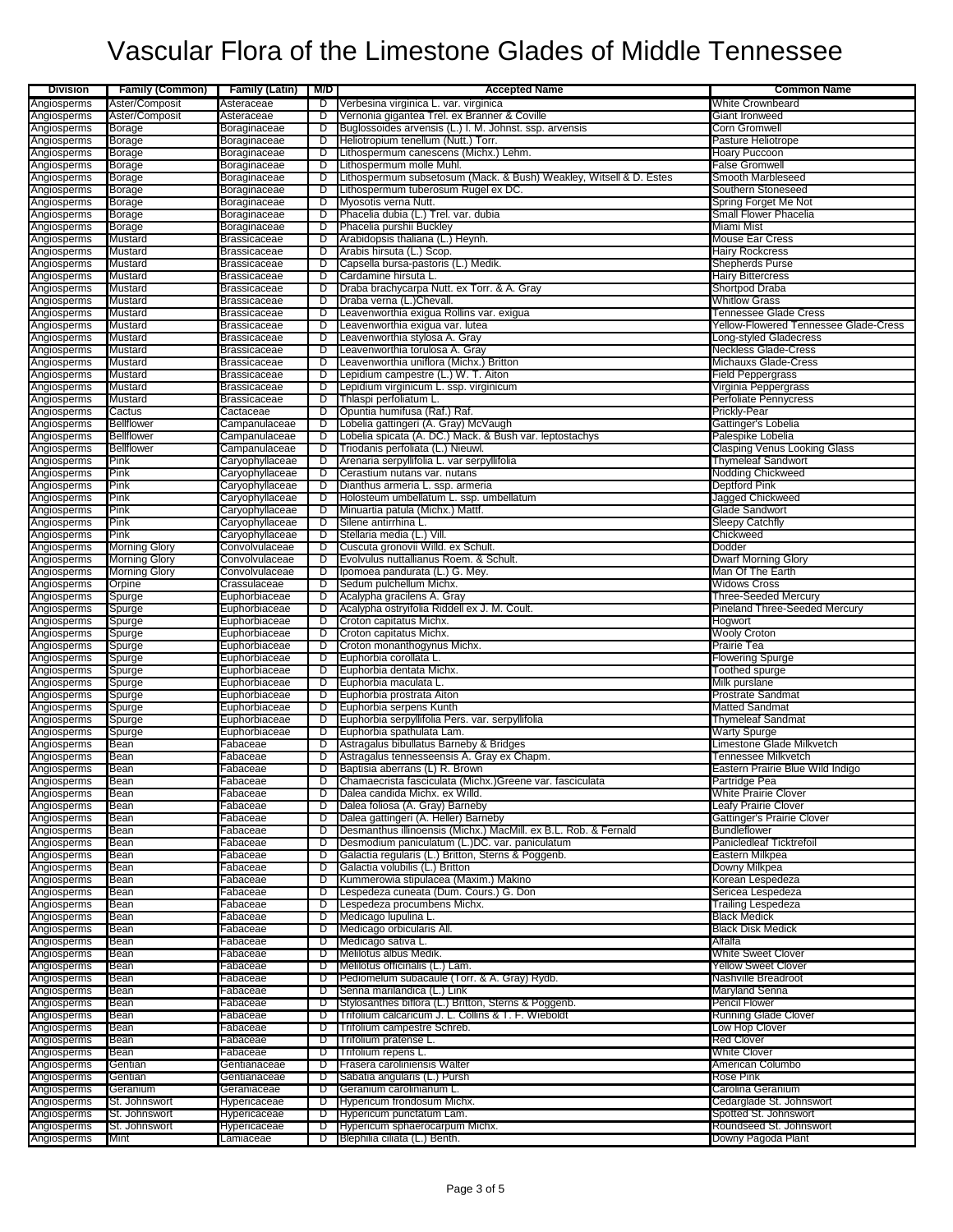| <b>Division</b>            | <b>Family (Common)</b>                   | <b>Family (Latin)</b> M/D        |        | <b>Accepted Name</b>                                                                                   | <b>Common Name</b>                                  |
|----------------------------|------------------------------------------|----------------------------------|--------|--------------------------------------------------------------------------------------------------------|-----------------------------------------------------|
| Angiosperms                | Mint                                     | Lamiaceae                        | D      | Calamintha nepeta (L.) Savi                                                                            | Lesser Calamint                                     |
| Angiosperms                | Mint                                     | Lamiaceae                        | D      | Clinopodium arkansanum (Nutt.) House                                                                   | Limestone Calamint                                  |
| Angiosperms                | Mint                                     | _amiaceae                        | D      | Clinopodium glabellum (Michx.) Kuntze                                                                  | Glade Savory                                        |
| Angiosperms                | Mint                                     | Lamiaceae                        | D      | Hedeoma hispida Pursh                                                                                  | Rough False Pennyroyal                              |
| Angiosperms<br>Angiosperms | Mint<br>Mint                             | Lamiaceae<br>Lamiaceae           | D<br>D | Lamium amplexicaule L. var. amplexicaule<br>Monarda fistulosa L.                                       | <b>Henbit</b><br>Wild Bergamont                     |
| Angiosperms                | Mint                                     | Lamiaceae                        | D      | Physostegia virginiana (L.) Benth. ssp. virginiana                                                     | <b>Obedient Plant</b>                               |
| Angiosperms                | Mint                                     | Lamiaceae                        | D      | Prunella vulgaris L.                                                                                   | Common Selfheal                                     |
| Angiosperms                | Mint                                     | Lamiaceae                        | D      | Pycnanthemum flexuosum (Walter) Britton, Sterns & Poggenb                                              | Appalachian Mountainmint                            |
| Angiosperms                | Mint                                     | Lamiaceae                        | D      | Salvia Iyrata L.                                                                                       | Lyreleaf Sage                                       |
| Angiosperms                | Mint                                     | Lamiaceae                        | D      | Salvia reflexa Hornem.                                                                                 | Lanceleaf Sage                                      |
| Angiosperms                | Mint                                     | _amiaceae                        | D      | Scutellaria parvula Michx.                                                                             | <b>Small Skullcap</b>                               |
| Angiosperms                | Mint                                     | Lamiaceae                        | D      | Trichostema brachiatum L.                                                                              | Fluxweed                                            |
| Angiosperms                | Flax                                     | Linaceae                         | D      | Linum medium (Planch.) Fernald var. texanum                                                            | Stiff Yellow Flax                                   |
| Angiosperms                | Flax                                     | Linaceae                         | D      | Linum sulcatum Riddell                                                                                 | Grooved Flax                                        |
| Angiosperms<br>Angiosperms | Loosestrife Family<br>Loosestrife Family | Lythraceae<br>Lythraceae         | D<br>D | Cuphea viscosissima Jacq.<br>Lythrum alatum Pursh var. lanceolatum (Elliott) Torr. & A. Gray ex Rothr. | <b>Blue Waxweed</b><br>Lance-leaf Loosestrife       |
| Angiosperms                | Mallow                                   | Malvaceae                        | D      | Malvastrum hispidum (Pursh) Hochr.                                                                     | <b>Hispid False Mallow</b>                          |
| Angiosperms                | Mallow                                   | Malvaceae                        | D      | Sida spinosa L                                                                                         | <b>Prickly Mallow</b>                               |
| Angiosperms                | <b>Carpet Weed</b>                       | Molluginaceae                    | D      | Mollugo verticillata L                                                                                 | Green Carpet Weed                                   |
| Angiosperms                | Four-O'Clock                             | Nyctaginaceae                    | D      | Mirabilis albida (Walt.) Heimerl                                                                       | White Four-O'Clock                                  |
| Angiosperms                | Four-O'Clock                             | Nyctaginaceae                    | D      | Mirabilis linearis (Pursh) Heimerl                                                                     | Narrowleaf Four O'Clock                             |
| Angiosperms                | Evening-Primrose                         | Onagraceae                       | D      | Oenothera biennis L.                                                                                   | Evening-Primrose                                    |
| Angiosperms                | Evening-Primrose                         | Onagraceae                       | D      | Oenothera filipes (Spach) W. L. Wagner & Hoch                                                          | Slenderstalk Beeblossom                             |
| Angiosperms                | Evening-Primrose                         | Onagraceae                       | D      | Oenothera linifolia Nutt.                                                                              | Threadleaf Evening-Primrose                         |
| Angiosperms                | Evening-Primrose                         | Onagraceae                       | D      | Oenothera macrocarpa ssp. macrocarpa Nutt.                                                             | Missouri Evening-Primrose                           |
| Angiosperms<br>Angiosperms | Evening-Primrose<br>Broomrape            | Onagraceae<br>Orobanchaceae      | D<br>D | Oenothera triloba Nutt.<br>Agalinis auriculata (Michx.) S. F. Blake                                    | Stemless Evening-Primrose<br>Earleaf False Foxglove |
| Angiosperms                | Broomrape                                | Orobanchaceae                    | D      | Agalinis tenuifolia (Vahl) Raf.                                                                        | Slenderleaf False Foxglove                          |
| Angiosperms                | Wood-Sorrel                              | Oxalidaceae                      | D      | Oxalis corniculata L.                                                                                  | <b>Creeping Woodsorrel</b>                          |
| Angiosperms                | Wood-Sorrel                              | Oxalidaceae                      | D      | Oxalis dillenii Jacq.                                                                                  | Slender Yellow Woodsorrel                           |
| Angiosperms                | Wood-Sorrel                              | Oxalidaceae                      | D      | Oxalis priceae Small ssp. priceae                                                                      | Price's Wood-Sorrel                                 |
| Angiosperms                | Wood-Sorrel                              | Oxalidaceae                      | D      | Oxalis stricta L                                                                                       | Slender Yellow Wood-Sorrel                          |
| Angiosperms                | Wood-Sorrel                              | Oxalidaceae                      | D      | Oxalis violacea L                                                                                      | Violet Wood-Sorrel                                  |
| Angiosperms                | Passion-Flower                           | Passifloraceae                   | D      | Passiflora incarnata L.                                                                                | Purple Passion-Flower, Maypops                      |
| Angiosperms                | Passion-Flower                           | Passifloraceae                   | D      | Passiflora lutea L                                                                                     | <b>Yellow Passion-Flower</b>                        |
| Angiosperms                | Plantain                                 | Plantaginaceae                   | D      | Gratiola neglecta Torr.                                                                                | Clammy Hedge-Hyssop                                 |
| Angiosperms<br>Angiosperms | Plantain<br>Plantain                     | Plantaginaceae<br>Plantaginaceae | D<br>D | Leucospora multifida (Michx.) Nutt.<br>Mecardonia acuminata (Walter) Small var. acuminata              | Narrowleaf Paleseed<br>Axilflower                   |
| Angiosperms                | Plantain                                 | Plantaginaceae                   | D      | Penstemon canescens (Britton) Britton                                                                  | Eastern Gray Beard-Tongue                           |
| Angiosperms                | Plantain                                 | Plantaginaceae                   | D      | Penstemon hirsutus (L.) Willd.                                                                         | <b>Hairy Beard-Tongue</b>                           |
| Angiosperms                | Plantain                                 | Plantaginaceae                   | D      | Penstemon tenuiflorus Pennell                                                                          | Eastern Whiteflower Beard-Tongue                    |
| Angiosperms                | Plantain                                 | Plantaginaceae                   | D      | Plantago aristata Michx.                                                                               | Largebracted Plantain                               |
| Angiosperms                | Plantain                                 | Plantaginaceae                   | D      | Plantago lanceolata L.                                                                                 | <b>English Plantain</b>                             |
| Angiosperms                | Plantain                                 | Plantaginaceae                   | D      | Plantago pusilla Nutt.                                                                                 | <b>Dwarf Plantain</b>                               |
| Angiosperms                | Plantain                                 | Plantaginaceae                   | D      | Plantago rugelii Decne.                                                                                | <b>Blackseed Plantain</b>                           |
| Angiosperms                | Plantain                                 | Plantaginaceae                   | D      | Plantago virginica L                                                                                   | Virginia Plantain                                   |
| Angiosperms<br>Angiosperms | Plantain<br>Plantain                     | Plantaginaceae<br>Plantaginaceae | D<br>D | Veronica arvensis L<br>Veronica officinalis L.                                                         | Corn Speedwell<br>Common Gypsyweed                  |
| Angiosperms                | Phlox                                    | Polemoniaceae                    | D      | Phlox bifida L. C. Beck                                                                                | Glade Cleft Phlox                                   |
| Angiosperms                | Milkwort                                 | Polygalaceae                     | D      | Polygala alba Nutt.                                                                                    | White Milkwort                                      |
| Angiosperms                | Milkwort                                 | Polygalaceae                     | D      | Polygala boykinii Nutt.                                                                                | <b>Boykins Milkwort</b>                             |
| Angiosperms                | Milkwort                                 | Polygalaceae                     | D      | Polygala cruciata L.                                                                                   | Drumheads                                           |
| Angiosperms                | Milkwort                                 | Polygalaceae                     | D      | Polygala curtissii A. Gray                                                                             | Curtiss Milkwort                                    |
| Angiosperms                | Milkwort                                 | Polygalaceae                     | D      | Polygala nuttallii Torr. & A. Gray                                                                     | <b>Nuttalls Milkwort</b>                            |
| Angiosperms                | <b>MIIKWORT</b>                          | Polygalaceae                     |        | Polygala senega Linnaeus                                                                               | Seneca Snakeroot                                    |
| Angiosperms                | <b>Milkwort</b>                          | Polygalaceae                     | D      | Polygala verticillata L.                                                                               | <b>Whorled Milkwort</b>                             |
| Angiosperms                | Buckwheat                                | Polygonaceae                     | D      | Polygonum scandens var. scandens                                                                       | Climbing False Buckwheat                            |
| Angiosperms<br>Angiosperms | <b>Buckwheat</b><br>Purslane             | Polygonaceae<br>Portulacaceae    | D<br>D | Rumex crispus L. ssp. crispus<br>Phemeranthus calcaricus (S. Ware) Kiger                               | <b>Curly Dock</b><br>Limestone Fame Flower          |
| Angiosperms                | Purslane                                 | Portulacaceae                    | D      | Portulaca oleracea L                                                                                   | Common Purslane                                     |
| Angiosperms                | Purslane                                 | Portulacaceae                    | D      | Portulaca pilosa L.                                                                                    | Pink Purslane                                       |
| Angiosperms                | Primrose                                 | Primulaceae                      | D      | Primula meadia (L.) A. R. Mast & Reveal                                                                | Shooting Star                                       |
| Angiosperms                | Buttercup                                | Ranunculaceae                    | D      | Adonis annua L.                                                                                        | Pheasant's-Eye                                      |
| Angiosperms                | Buttercup                                | Ranunculaceae                    | D      | Anemone caroliniana Walter                                                                             | Carolina Anemone                                    |
| Angiosperms                | Buttercup                                | Ranunculaceae                    | D      | Anemone virginiana L.                                                                                  | <b>Tall Thimbleweed</b>                             |
| Angiosperms                | <b>Buttercup</b>                         | Ranunculaceae                    | D      | Aquilegia canadensis L.                                                                                | <b>Red Columbine</b>                                |
| Angiosperms                | <b>Buttercup</b>                         | Ranunculaceae                    | D      | Clematis virginiana L.                                                                                 | Virgin's Bower                                      |
| Angiosperms                | <b>Buttercup</b>                         | Ranunculaceae                    | D      | Consolida ajacis<br>Delphinium carolinianum Warnock ssp. calciphilum                                   | <b>Rocket Larkspur</b>                              |
| Angiosperms<br>Angiosperms | <b>Buttercup</b><br><b>Buttercup</b>     | Ranunculaceae<br>Ranunculaceae   | D<br>D | Enemion biternatum Raf.                                                                                | Glade Larkspur<br><b>False Rue Anemone</b>          |
| Angiosperms                | Buttercup                                | Ranunculaceae                    | D      | Nigella damascena                                                                                      | Love-in-a-Mist                                      |
| Angiosperms                | <b>Buttercup</b>                         | Ranunculaceae                    | D      | Ranunculus acris L.                                                                                    | <b>Tall Buttercup</b>                               |
| Angiosperms                | <b>Buttercup</b>                         | Ranunculaceae                    | D      | Ranunculus bulbosus L.                                                                                 | <b>Bulbous Buttercup</b>                            |
| Angiosperms                | <b>Buttercup</b>                         | Ranunculaceae                    | D      | Ranunculus fascicularis Muhl. ex Bigelow                                                               | <b>Early Buttercup</b>                              |
| Angiosperms                | <b>Buttercup</b>                         | Ranunculaceae                    | D      | Ranunculus hispidus var. nitidus                                                                       | <b>Bristly Buttercup</b>                            |
| Angiosperms                | Buttercup                                | Ranunculaceae                    | D      | Ranunculus micranthus Nutt.                                                                            | <b>Rock Buttercup</b>                               |
| Angiosperms                | <b>Buttercup</b>                         | Ranunculaceae                    | D      | Ranunculus sardous Crantz                                                                              | <b>Hairy Buttercup</b>                              |
| Angiosperms                | <b>Buttercup</b>                         | Ranunculaceae                    | D      | Thalictrum thalictroides (L.) A. J. Eames & B. Boivin                                                  | Rue Anemone                                         |
| Angiosperms                | Rose                                     | Rosaceae                         | D      | Fragaria virginiana Duchesne                                                                           | Virginia Strawberry                                 |
| Angiosperms<br>Angiosperms | Rose<br>Rose                             | Rosaceae<br>Rosaceae             | D<br>D | Geum canadense Jacq.<br>Potentilla recta L.                                                            | White Avens<br>Sulphur Cinquefoil                   |
| Angiosperms                | Rose                                     | Rosaceae                         | D      | Potentilla simplex Michx. var. arygyrisma Fernald                                                      | <b>Silverleaf Cinquefoil</b>                        |
| Angiosperms                | Rose                                     | Rosaceae                         | D      | Potentilla simplex Michx. var. simplex                                                                 | Common Cinquefoil                                   |
| Angiosperms                | Rose                                     | Rosaceae                         | D      | Rosa carolina L. var. carolina                                                                         | Carolina Rose                                       |
|                            |                                          |                                  |        |                                                                                                        |                                                     |